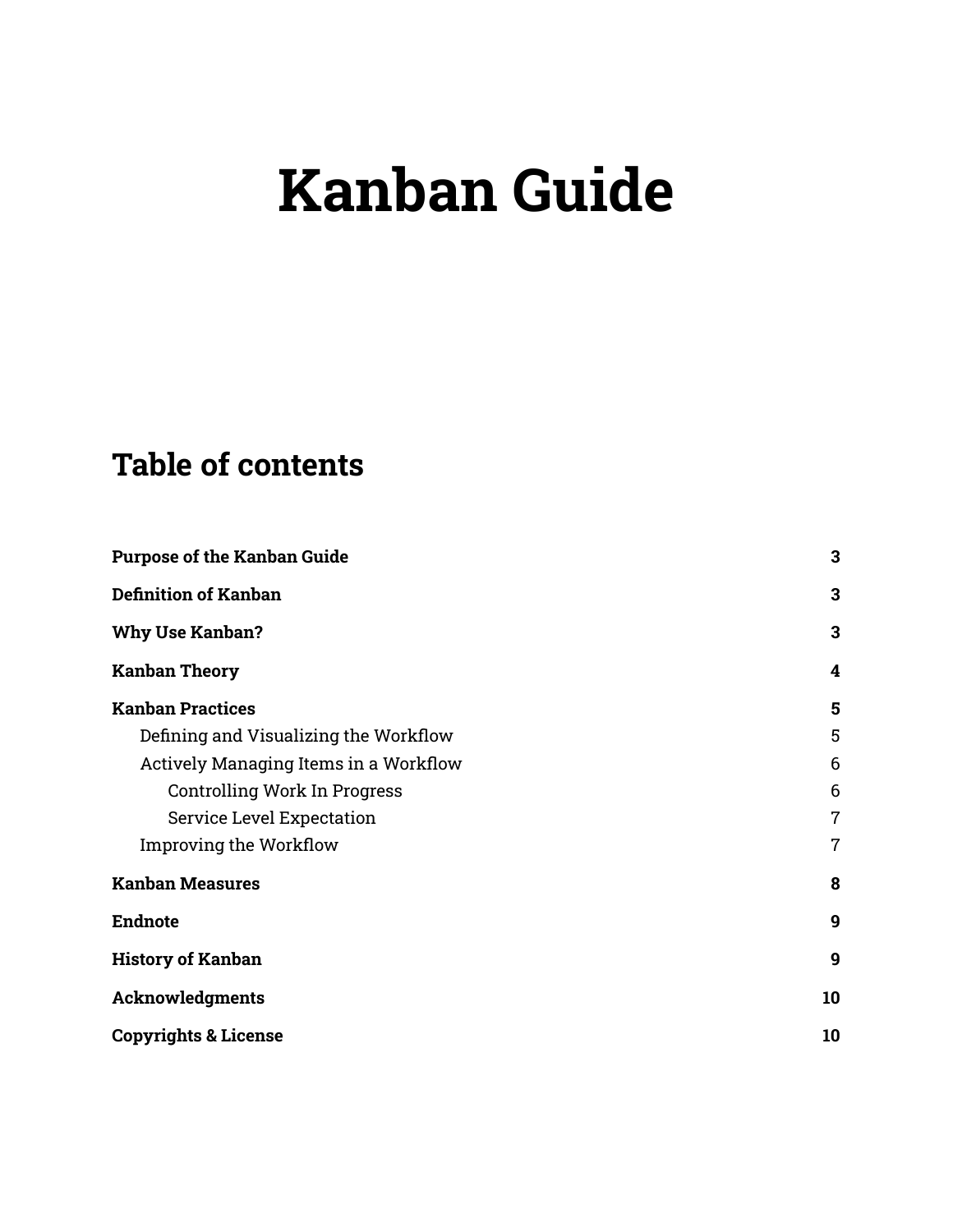## <span id="page-1-0"></span>**Purpose of the Kanban Guide**

By reducing Kanban to its essential components, the hope is that this guide will be a unifying reference for the community. By building upon Kanban fundamentals, the strategy presented here can accommodate the full spectrum of value delivery and organizational challenges.

Any use of the word Kanban in this document specifically means the holistic set of concepts in this guide.

### <span id="page-1-1"></span>**Definition of Kanban**

Kanban is a strategy for optimizing the flow of value through a process that uses a visual, pull-based system. There may be various ways to define value, including consideration of the needs of the customer, the end-user, the organization, and the environment, for example.

Kanban comprises the following three practices working in tandem:

- Defining and visualizing a workflow
- Actively managing items in a workflow
- Improving a workflow

In their implementation, these Kanban practices are collectively called a Kanban system. Those who participate in the value delivery of a Kanban system are called Kanban system members.

### <span id="page-1-2"></span>**Why Use Kanban?**

Central to the definition of Kanban is the concept of flow. Flow is the movement of potential value through a system. As most workflows exist to optimize value, the strategy of Kanban is to optimize value by optimizing flow. Optimization does not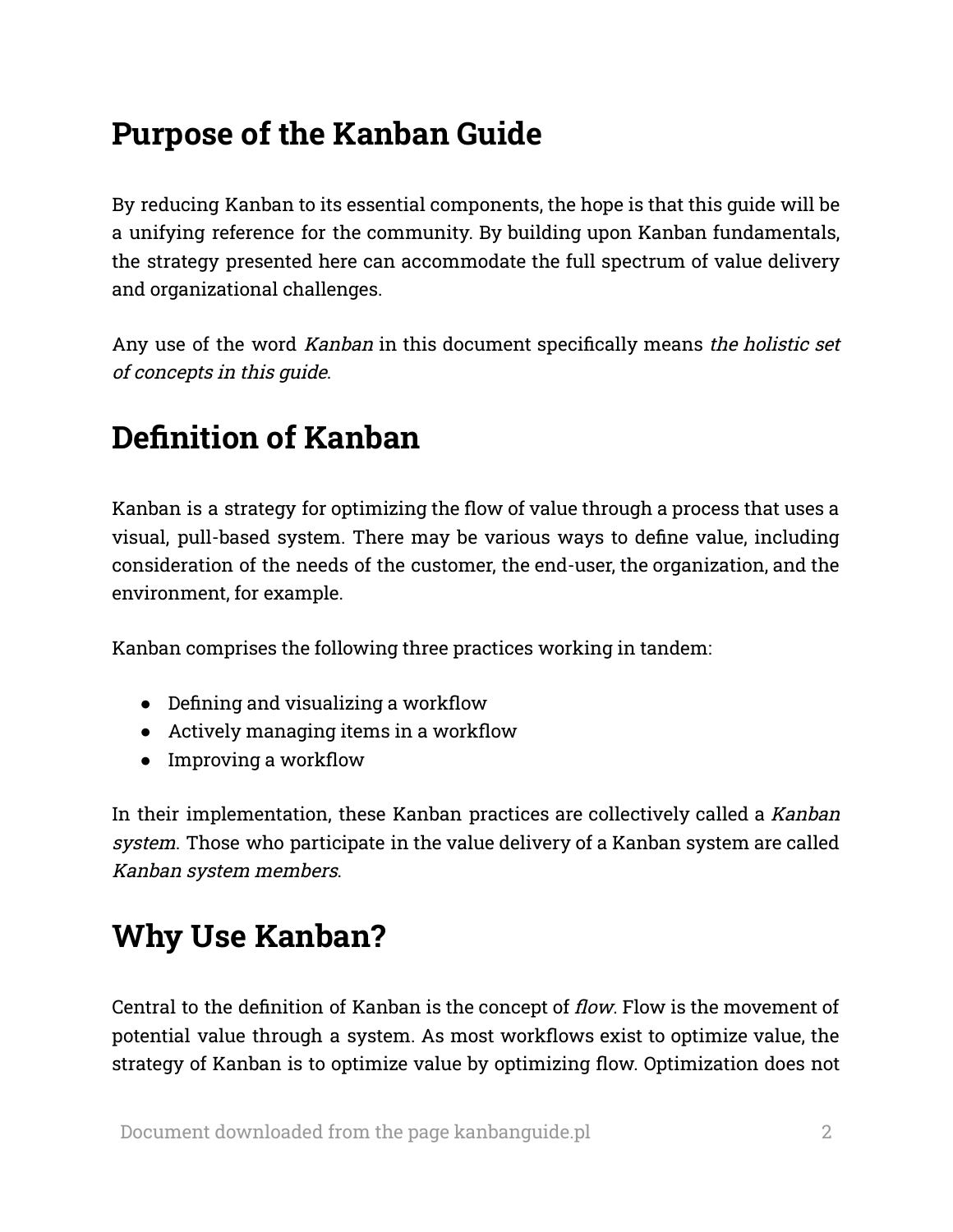necessarily imply maximization. Rather, value optimization means striving to find the right balance of effectiveness, efficiency, and predictability in how work gets done:

- An effective workflow is one that delivers what customers want when they want it.
- An efficient workflow allocates available economic resources as optimally as possible to deliver value.
- A predictable workflow means being able to accurately forecast value delivery within an acceptable degree of uncertainty.

The strategy of Kanban is to get members to ask the right questions sooner as part of a continuous improvement effort in pursuit of these goals. Only by finding a sustainable balance among these three elements can value optimization be achieved.

Because Kanban can work with virtually any workflow, its application is not limited to any one industry or context. Professional knowledge workers, such as those in finance, marketing, healthcare, and software (to name a few), have benefited from Kanban practices.

## <span id="page-2-0"></span>**Kanban Theory**

Kanban draws on established flow theory, including but not limited to: systems thinking, lean principles, queuing theory (batch size and queue size), variability, and quality control. Continually improving a Kanban system over time based on these theories is one way that organizations can attempt to optimize the delivery of value.

The theory upon which Kanban is based is also shared by many existing value-oriented methodologies and frameworks. Because of these similarities, Kanban can and should be used to augment those delivery techniques.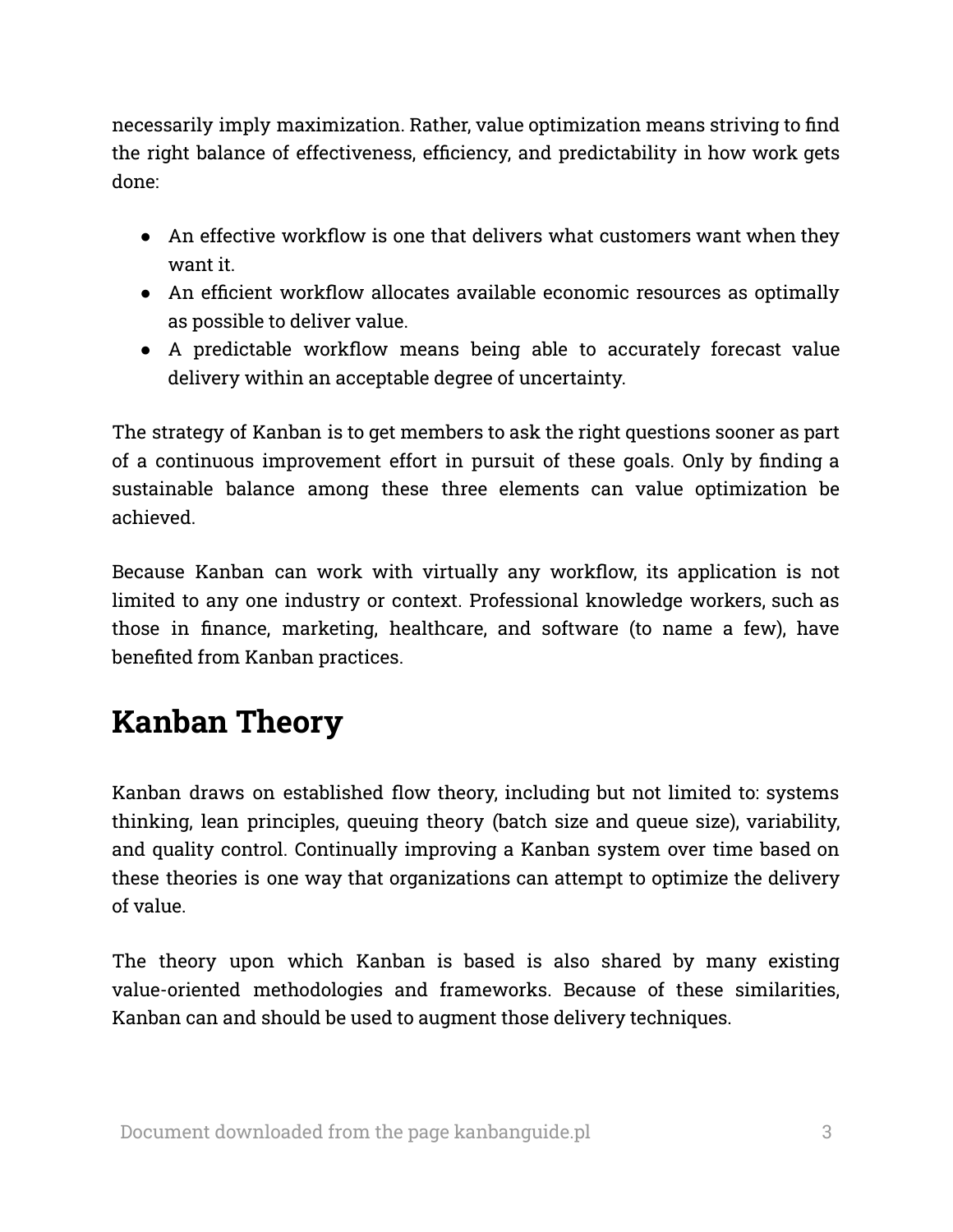### <span id="page-3-0"></span>**Kanban Practices**

### <span id="page-3-1"></span>**Defining and Visualizing the Workflow**

Optimizing flow requires defining what flow means in a given context. The explicit shared understanding of flow among Kanban system members within their context is called a Definition of Workflow (DoW). DoW is a fundamental concept of Kanban. All other elements of this guide depend heavily on how workflow is defined.

**At minimum**, members must create their DoW using all of the following elements:

- A definition of the individual units of value that are moving through the workflow. These units of value are referred to as work items (or items).
- A definition for when work items are *started* and *finished* within the workflow. Your workflow may have more than one started or finished points depending on the work item.
- One or more defined states that the work items flow through from started to finished. Any work items between a started point and a finished point are considered work in progress (WIP).
- A definition of how WIP will be controlled from started to finished.
- Explicit policies about how work items can flow through each state from started to finished.
- A service level expectation (SLE), which is a forecast of how long it should take a work item to flow from started to finished.

Kanban system members often require additional DoW elements such as values, principles, and working agreements depending on the team's circumstances. The options vary, and there are resources beyond this guide that can help with deciding which ones to incorporate.

The visualization of the DoW is called a Kanban board. Making at least the minimum elements of DoW transparent on the Kanban board is essential to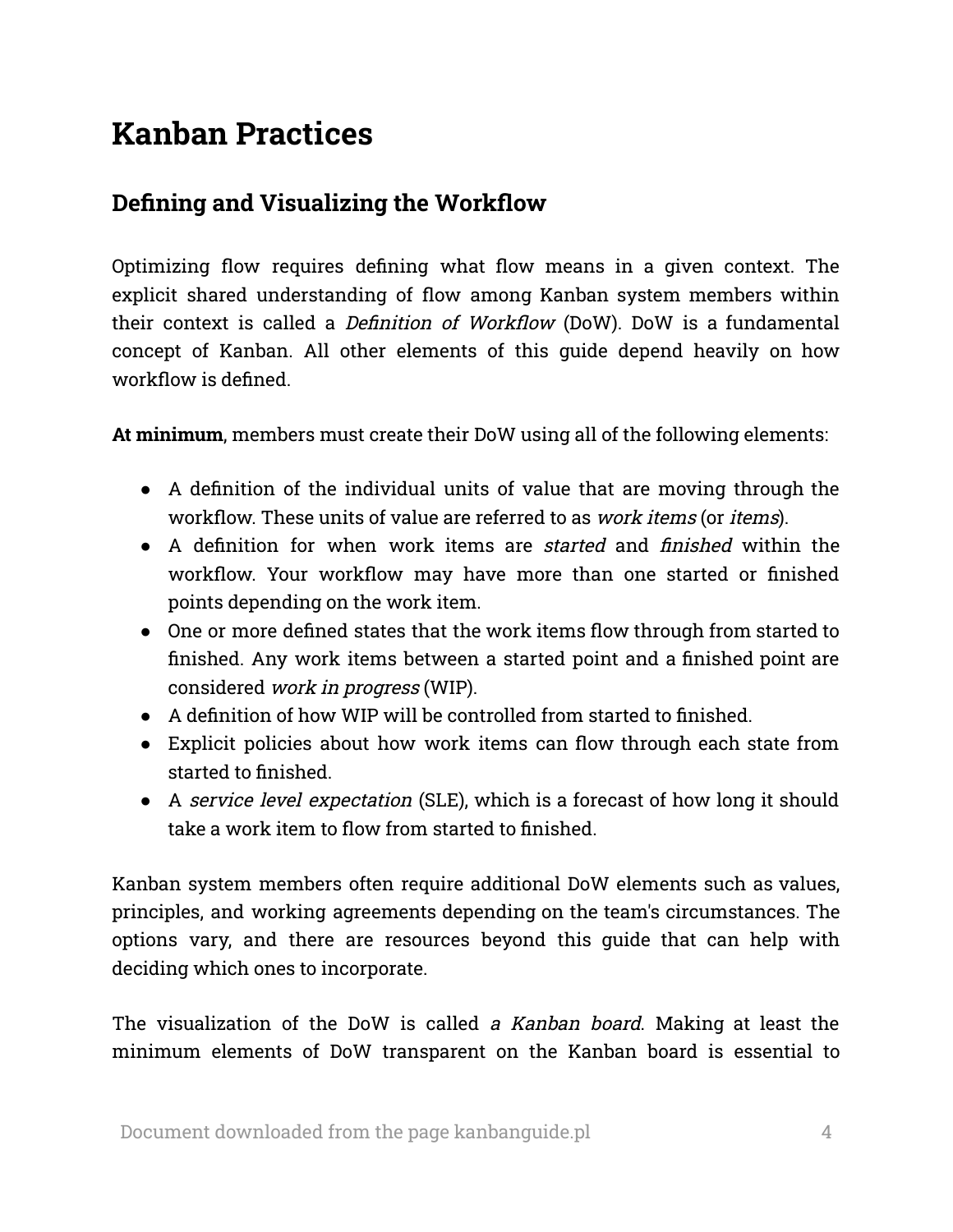processing knowledge that informs optimal workflow operation and facilitates continuous process improvement.

There are no specific guidelines for how a visualization should look as long as it encompasses the shared understanding of how value gets delivered. Consideration should be given to all aspects of the DoW (e.g., work items, policies) along with any other context-specific factors that may affect how the process operates. Kanban system members are limited only by their imagination regarding how they make flow transparent.

### <span id="page-4-0"></span>**Actively Managing Items in a Workflow**

Active management of items in a workflow can take several forms, including but not limited to the following:

- Controlling WIP.
- Avoiding work items piling up in any part of the workflow.
- Ensuring work items do not age unnecessarily, using the SLE as a reference.
- Unblocking blocked work.

A common practice is for Kanban system members to review the active management of items regularly. Although some may choose a daily meeting, there is no requirement to formalize the review or meet at a regular cadence so long as active management takes place.

#### <span id="page-4-1"></span>**Controlling Work In Progress**

Kanban system members must explicitly control the number of work items in a workflow from start to finish. That control is usually represented as numbers or slots/tokens on a Kanban board that are called *WIP limits*. A WIP limit can include (but is not limited to) work items in a single column, several grouped columns/lanes/areas, or a whole board.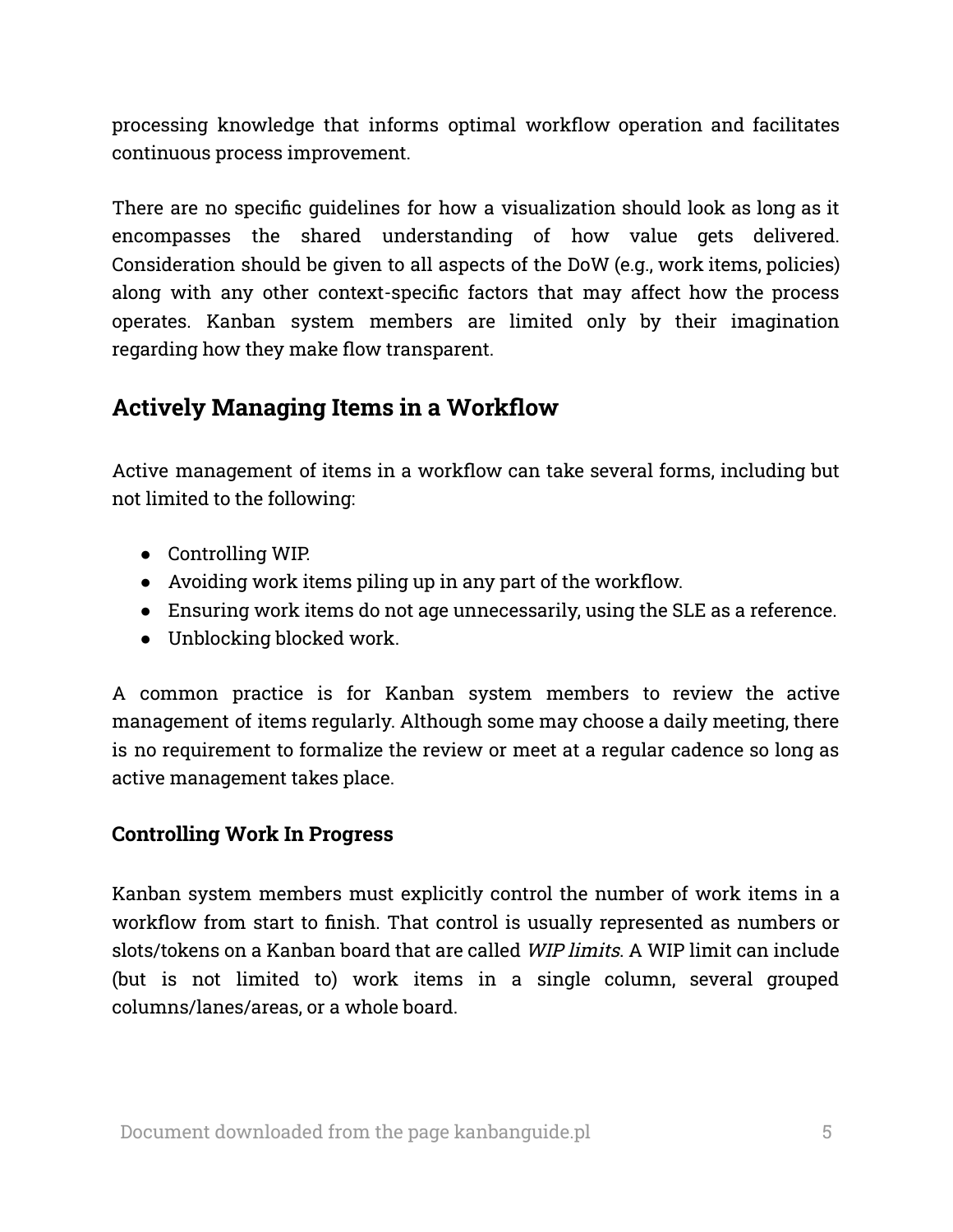A side effect of controlling WIP is that it creates <sup>a</sup> pull system. It is called a pull system because Kanban system members start work on an item (pulls or selects) only when there is a clear signal that there is capacity to do so. When WIP drops below the limit in the DoW, that is a signal to select new work. Members should refrain from pulling/selecting more than the number of work items into a given part of the workflow as defined by the WIP limit. In rare cases, system members may agree to pull additional work items beyond the WIP limit, but it should not be routine.

Controlling WIP not only helps workflow but often also improves the Kanban system members' collective focus, commitment, and collaboration. Any acceptable exceptions to controlling WIP should be made explicit as part of the DoW.

#### <span id="page-5-0"></span>**Service Level Expectation**

The SLE is a forecast of how long it **should** take a single work item to flow from started to finished. The SLE itself has two parts: a period of elapsed time and a probability associated with that period (e.g., "85% of work items will be finished in eight days or less"). The SLE should be based on historical cycle time, and once calculated, should be visualized on the Kanban board. If historical cycle time data does not exist, a best guess will do until there is enough historical data for a proper SLE calculation.

### <span id="page-5-1"></span>**Improving the Workflow**

Having made the DoW explicit, the Kanban system members' responsibility is to continuously improve their workflow to achieve a better balance of effectiveness, efficiency, and predictability. The information they gain from visualization and other Kanban measures guide what tweaks to the DoW may be most beneficial.

It is common practice to review the DoW from time to time to discuss and implement any changes needed. There is no requirement, however, to wait for a formal meeting at a regular cadence to make these changes. Kanban system members can and should make just-in-time alterations as the context dictates.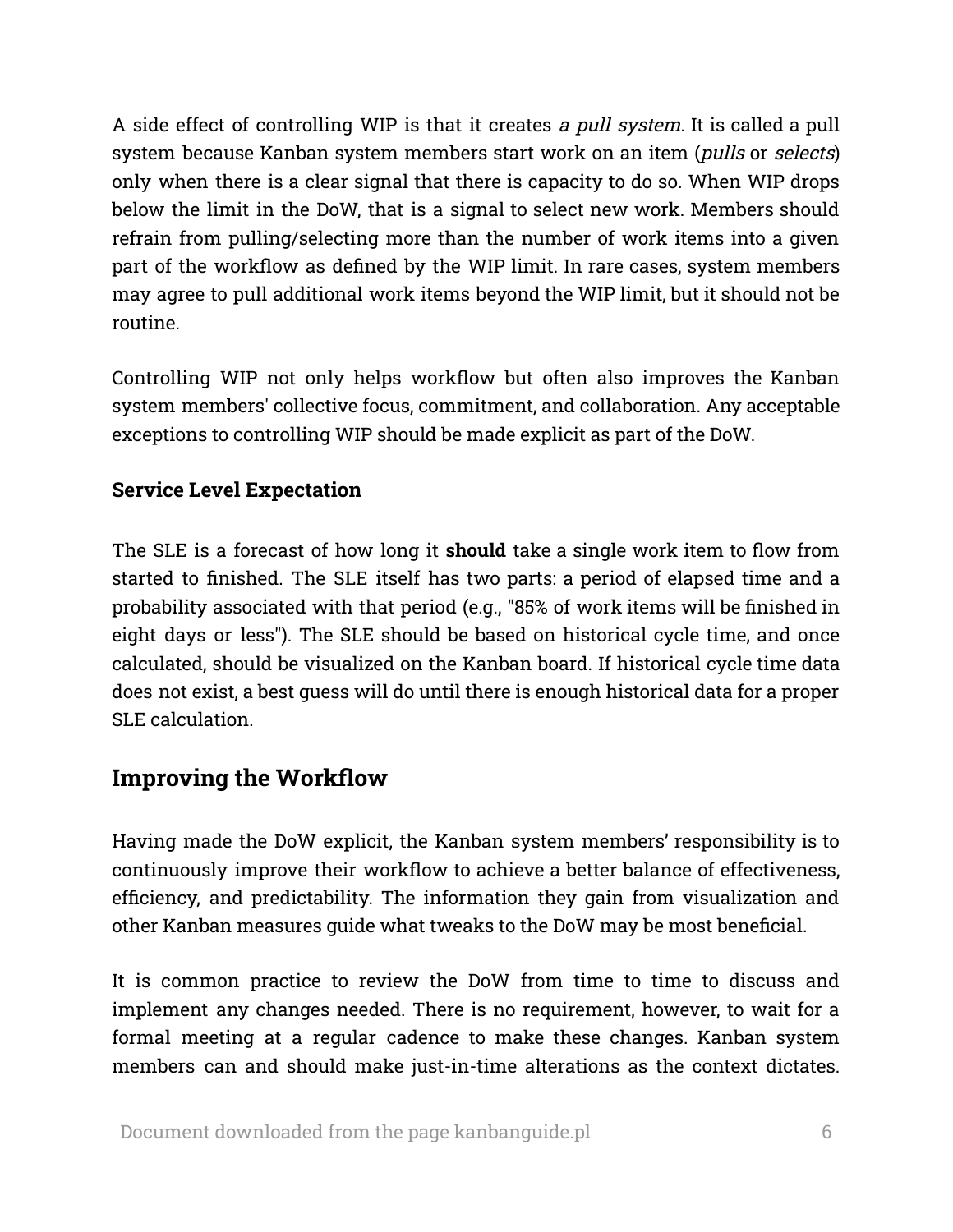There is also nothing that prescribes improvements to workflow to be small and incremental. If visualization and the Kanban measures indicate that a big change is needed, that is what the members should implement.

### <span id="page-6-0"></span>**Kanban Measures**

The application of Kanban requires the collection and analysis of a minimum set of flow measures (or metrics). They are a reflection of the Kanban system's current health and performance and will help inform decisions about how value gets delivered.

The four mandatory flow measures to track are:

- **WIP**: The number of work items started but not finished.
- **Throughput**: The number of work items finished per unit of time. Note the measurement of throughput is the exact count of work items.
- **Work Item Age**: The amount of elapsed time between when a work item started and the current time.
- **Cycle Time**: The amount of elapsed time between when a work item started and when a work item finished.

For these mandatory four flow measures, started and finished refer to how the Kanban system members have defined those terms in the DoW.

Provided that the members use these metrics as described in this guide, members can refer to any of these measures using any other names as they choose.

In and of themselves, these metrics are meaningless unless they can inform one or more of the three Kanban practices. Therefore, visualizing these metrics using charts is recommended. It does not matter what kind of charts are used as long as they enable a shared understanding of the Kanban system's current health and performance.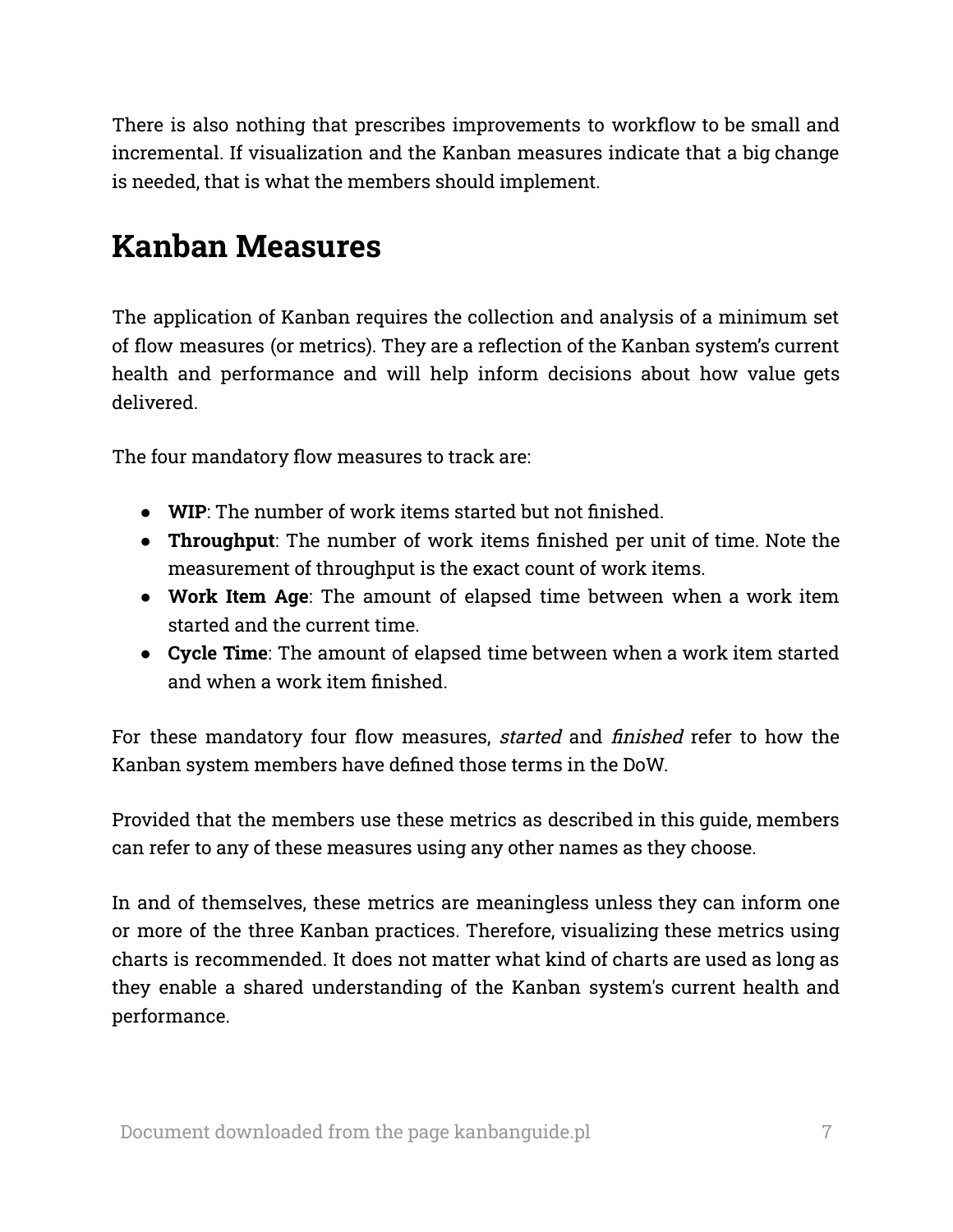The flow measures listed in this guide represent only the minimum required for the operation of a Kanban system. Kanban system members may and often should use additional context-specific measures that assist data-informed decisions.

### <span id="page-7-0"></span>**Endnote**

Kanban's practices and measures are immutable. Although implementing only parts of Kanban is possible, the result is not Kanban. One can and likely should add other principles, methodologies, and techniques to the Kanban system, but the minimum set of practices, measures, and the spirit of optimizing value must be preserved.

# <span id="page-7-1"></span>**History of Kanban**

The present state of Kanban can trace its roots to the Toyota Production System (and its antecedents) and the work of people like Taiichi Ohno and W. Edwards Deming. The collective set of practices for knowledge work that is now commonly referred to as Kanban mostly originated on a team at Corbis in 2006. Those practices quickly spread to encompass a large and diverse international community that has continued to enhance and evolve the approach.